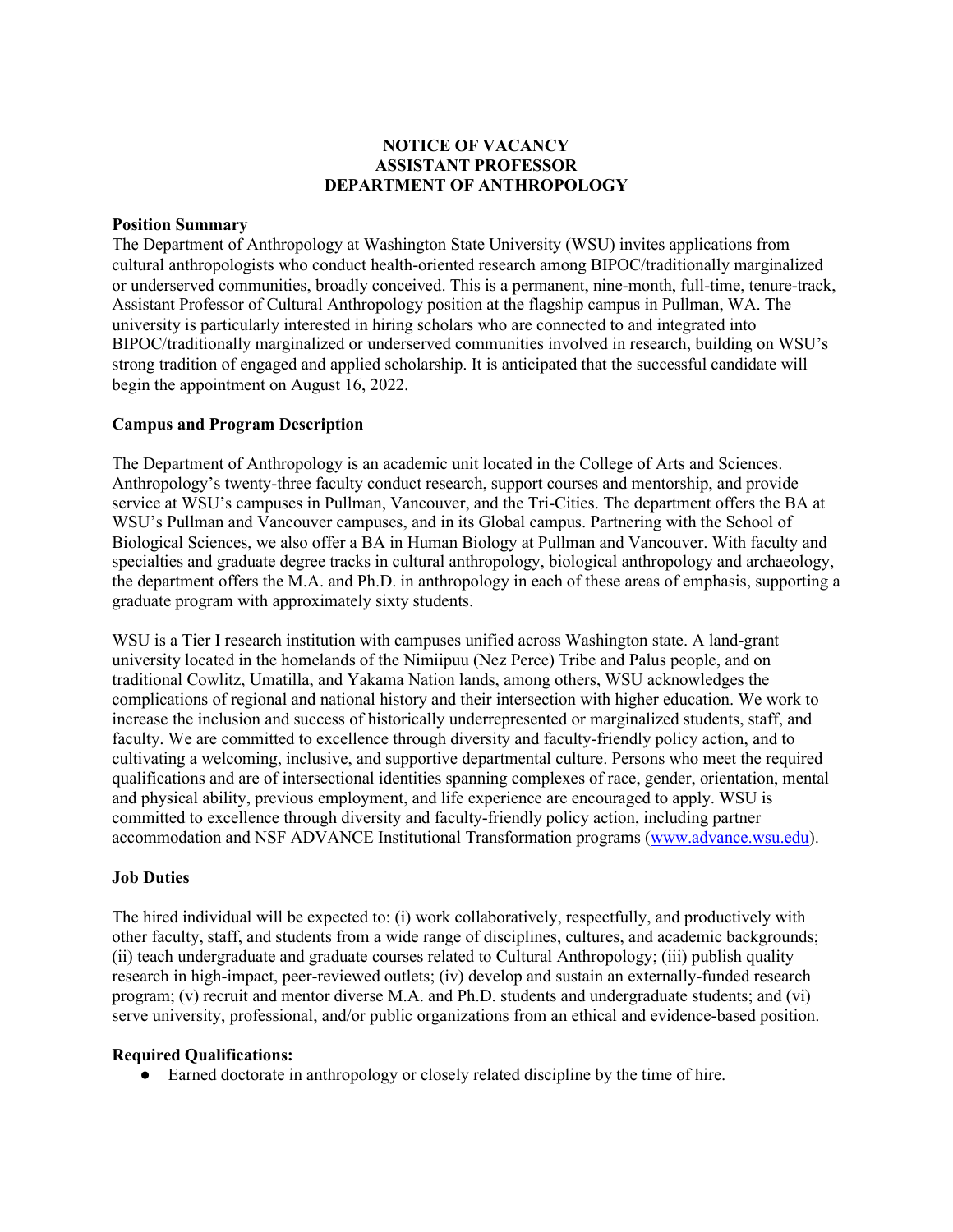- An active, field-based, health-related research program, including but not limited to medical or psychological anthropology, conducted among BIPOC/traditionally marginalized or underserved communities, broadly conceived.
- A scholar who has a commitment to field research.
- A record of research accomplishment which can be demonstrated by evidence of, or the promise to achieve a record of high impact publications.
- Demonstrated ability and/or potential to establish and maintain an externally funded research program.
- Demonstrated ability and/or potential to successfully teach and mentor students at the graduate and undergraduate levels, in courses focused on cultural anthropology.
- Demonstrated ability and/or potential to support, mentor, and educate individuals identifying with historically underserved or minoritized groups and contribute to WSU's diversity, equity, and inclusion goals in research, teaching, mentoring, and/or service [\(www.wsu.edu/drive-to-](http://www.wsu.edu/drive-to-25/diversity-recruitment-plans)[25/diversity-recruitment-plans\)](http://www.wsu.edu/drive-to-25/diversity-recruitment-plans).

# **Preferred Qualifications:**

- A scholar who emphasizes engagement with, and application in the communities they study.
- A scholar who provides context to and/or seeks solutions to health-related community challenges.
- A scholar who has a strong commitment to equity, diversity, and inclusion.
- A scholar who complements and extends existing anthropology faculty strengths.
- A scholar who addresses research questions that cross traditional disciplinary boundaries.

The successful candidate will complement and contribute to WSU's recent efforts to build a network of scholars committed to conducting and applying research on racism, ethnicity, social justice, and structures of inequality in the Americas.

### **Application Process:**

Screening of applications will begin on **January 17, 2022**, and will remain open until a successful candidate has been identified. To apply, visit [wsu.edu/jobs,](https://hrs.wsu.edu/jobs/) select your appropriate employment status, and search R-3685 in the search bar. Please be prepared to upload the following documents to your online application:

- Letter of application describing how your experience and training meet the required qualifications listed above.
- Curriculum Vita
- Statement addressing past activities as well as your future plans to advance diversity, equity, and inclusion through research, teaching, professional activity, and/or service. Please provide examples from your own experience, which might include (but are not limited to) activities such as any of the following: mentoring, teaching and curriculum, professional activities, committee, task force or board service, research, scholarship, or creative activity.
- Research Statement. Describe your research experience and your proposed research program at WSU. Address how your work advances understanding of health among BIPOC/traditionally marginalized or underserved communities, reference interdisciplinary and collaborative connections, and, if relevant, inclusion of students and/or stakeholders.
- Teaching and Mentoring Statement. Detail teaching and mentoring experience and strategies. Include a summary of past assessments, if available. Address how you could teach courses in Anthropology relevant to general undergraduate education, as well as disciplinary specialty for majors and graduate students. Discuss experience or training relevant to teaching among and